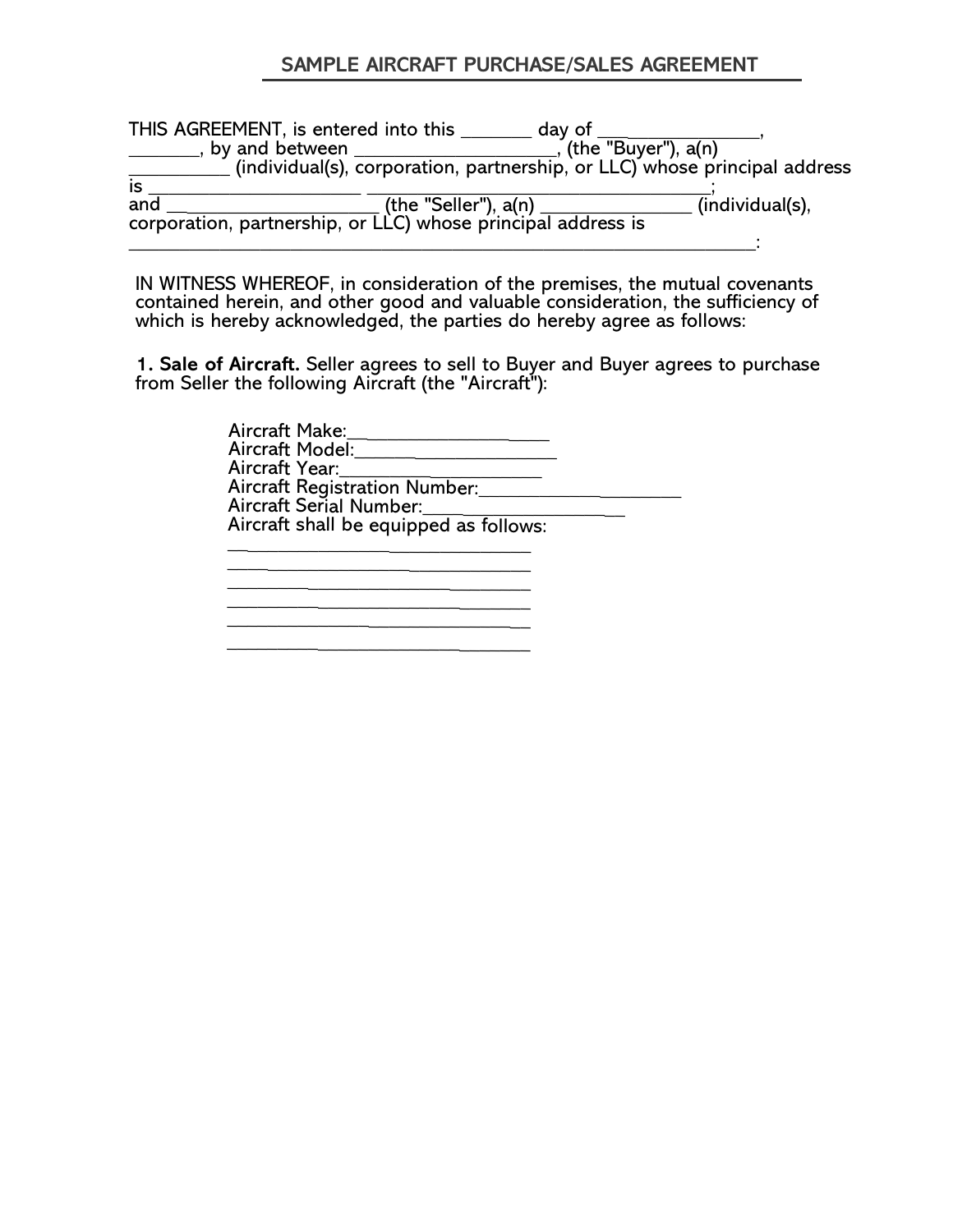

Seller warrants that Seller holds legal title to the Aircraft and that title will be transferred to Buyer free and clear of any liens, claims, charges, or encumbrances. Upon delivery of the Aircraft and payment of the balance of the purchase price, in accordance with this Agreement, Seller shall execute a bill of sale granting good and marketable title to the Aircraft.

**2. Consideration.** It is agreed that the price of the Aircraft is Dollars (\$  $\Box$ ) and is due on delivery of the Aircraft. All monies paid in accordance with this Agreement will be made by cash, cashier's check, certified check, wire transfer, or equivalent.

**3. Escrow.** It is agreed that within  $($   $)$  business days after execution of this agreement an escrow account will be established with escrow agent [ *at Buyer's sole discretion*] [ *at Seller's sole discretion*] [ *agreeable to both parties*]. All funds, including the deposit, and the following documents pertaining to this transaction, shall be transmitted through the escrow account: (a) Bill of sale for the Aircraft from Seller to Buyer; and (b) Application for Registration of the Aircraft to Buyer. The fees for the escrow service shall be [ *paid by the Buyer*] [ *paid by the Seller*] [ *split evenly between Buyer and Seller*].

**4. Deposit.** The Buyer shall pay a deposit of \_\_\_\_\_\_\_\_\_\_\_\_\_\_\_\_\_Dollars (\$\_\_\_\_\_\_\_\_\_\_) in to the escrow account immediately upon the establishment of that account. The deposit is [ *non-refundable unless otherwise stipulated in this agreement*] [ *fully refundable to Buyer except as otherwise stipulated herein*]. The deposit shall be credited to the purchase price of the Aircraft.

**5. Pre-purchase Inspection.** After the signing of this Agreement and the payment of the deposit into escrow, the Buyer shall have the right to perform a pre-purchase inspection of the Aircraft. Such inspection shall be at the Buyer's expense and may be performed by a individual(s) of Buyer's choice, so long as he/she/they hold current Airframe and Powerplant mechanic certificates issued by the Federal Aviation Administration. The inspection shall be performed at Airport.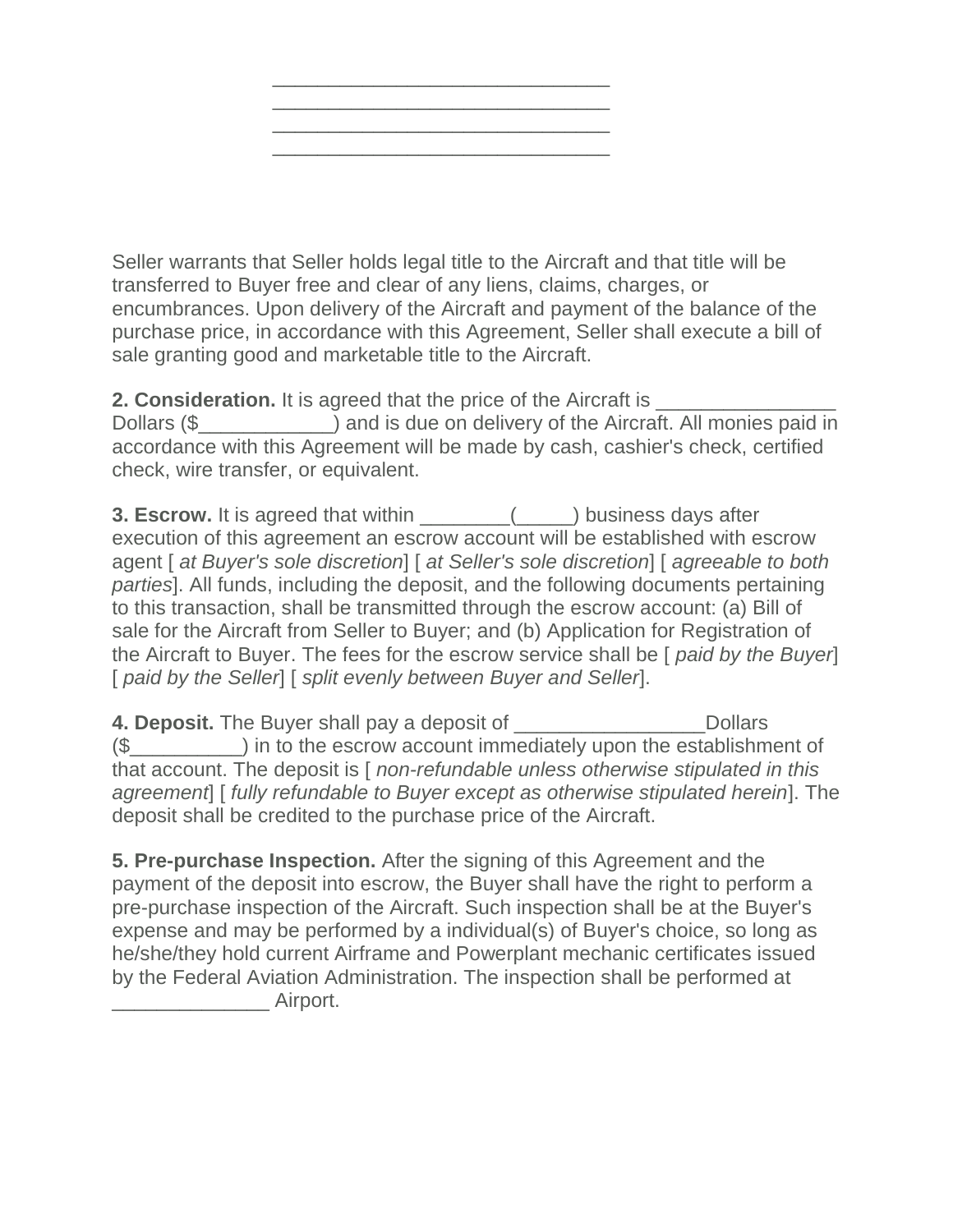[ *If the Buyer does not perform or have this inspection performed within \_\_\_\_\_\_\_\_ (\_\_\_\_\_) days of the signing of this Agreement, then Buyer shall be deemed to have waived his/her/its right to such inspection*].

[ *Upon completion of this inspection, Buyer shall have \_\_\_\_\_\_\_\_ (\_\_\_\_\_\_) days to notify Seller that he/she/they will not purchase the Aircraft. If Buyer elects not to purchase the Aircraft, the Buyer shall notify Seller in writing of this decision. Upon receipt of such notice, Seller shall return, or have returned, within* 

*\_\_\_\_\_\_\_\_ (\_\_\_\_\_\_) days, to Buyer all payments made by Buyer, except for the deposit*].

[ *Upon completion of this inspection, Buyer shall present to the Seller any list of discrepancies compiled. The Seller shall have \_\_\_\_\_\_\_\_ (\_\_\_\_\_\_) business days to review the list and to notify the Buyer of Seller's decision: (a) to pay to have the [discrepancies] [discrepancies affecting the airworthiness of the Aircraft] repaired at Seller's expense and to complete the sale; or (b) to decline to pay the costs of repairs and to terminate the Agreement. If Seller declines to pay the cost of repairs, Seller shall refund, or have refunded, the Buyer's deposit and shall reimburse the Buyer for the cost of the pre-purchase inspection*].

**6. Aircraft Delivery.** It is agreed that the Aircraft and its logbooks shall be delivered on  $\qquad \qquad$  (date) at  $\qquad \qquad$  Airport. Payment in full, as described above, is a condition of delivery. Title and risk of loss or damage to the Aircraft shall pass to Buyer at the time of delivery. The Aircraft will be delivered to Buyer in its present condition, normal wear and tear excepted, with a valid FAA Certificate of Airworthiness.

## **7. Warranties.** *Alternative clauses for this section*:

*[ Except as provided otherwise in this agreement, this Aircraft is sold "as is." There are no warranties, either express or implied with respect to merchantability or fitness applicable to the Aircraft or any equipment applicable thereto including warranties as to the accuracy of the Aircraft's logbooks, made by Seller. Buyer agrees that no warranty has been expressed or implied by Seller and that Buyer has inspected the Aircraft and understands that it is being purchased "as is." Buyer hereby expressly waives any claim for incidental or consequential damages, including damages resulting in personal injury against Seller].*

*OR*

*[ Seller warrants that to the best of Seller's knowledge: (a) the Aircraft is in airworthy condition; (b) the Aircraft has a current annual inspection; (c) the*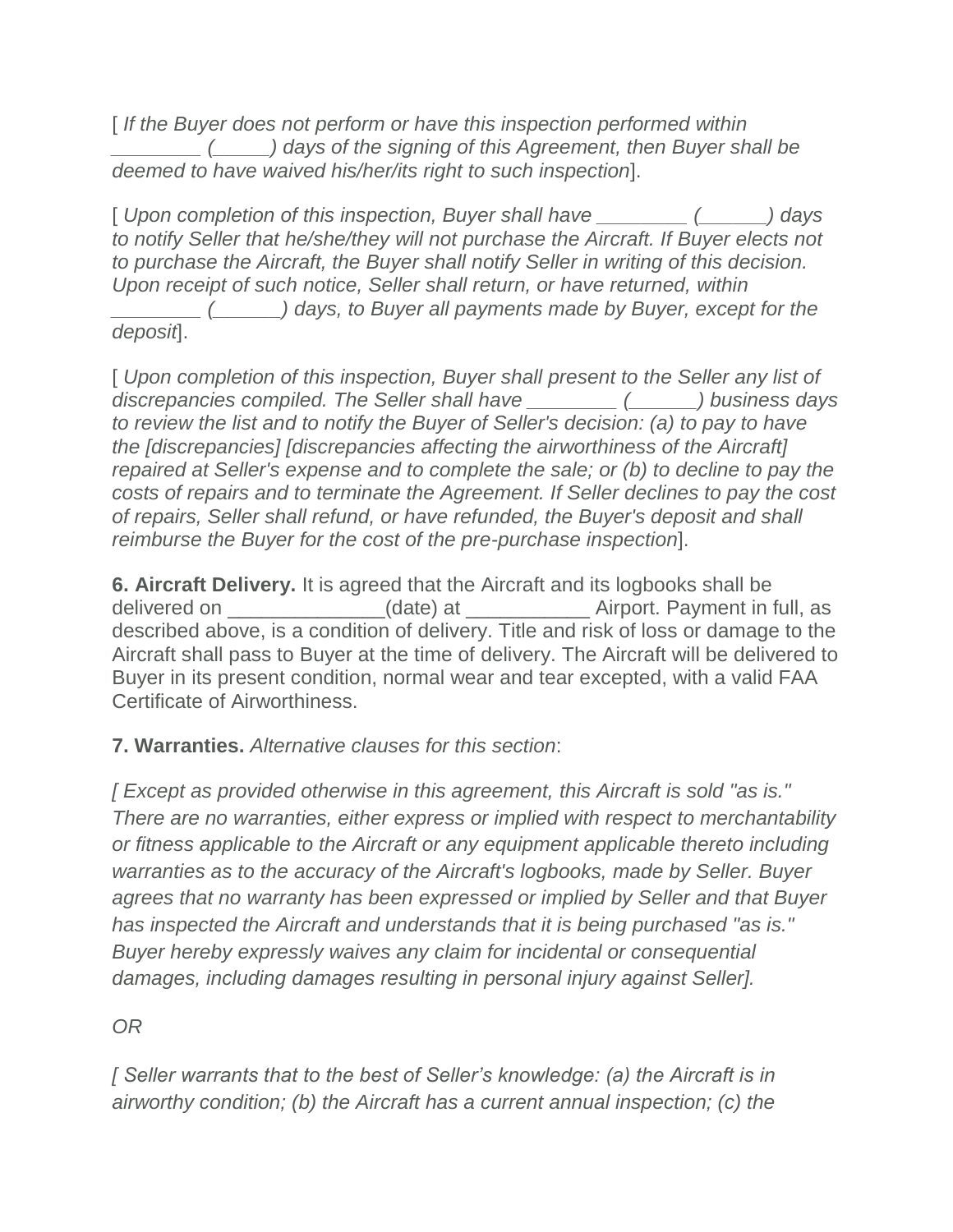*Aircraft has a currently effective Standard Category airworthiness certificate issued by the Federal Aviation Administration; (d) all of the Aircraft's logbooks are accurate and current; (e) all applicable Airworthiness Directives have been complied with; (f) \_\_\_\_\_\_\_\_\_\_\_\_\_\_\_\_\_\_\_\_\_\_\_].*

## **8. Seller's Inability to Perform.**

(a) If the Aircraft is destroyed or in Seller's opinion damaged beyond repair, or is seized by the United States Government, Seller shall promptly notify Buyer. On receipt of such notification, this Agreement will be terminated and the Seller shall return to Buyer all payments made in accordance with this Agreement, and Seller will be relieved of any obligation to replace or repair the Aircraft.

(b) Seller will not be responsible or deemed to be in default for delays in performance of this Agreement due to causes beyond Seller's control and not caused by Seller's fault or negligence.

**9. Buyer's Inability to Perform.** If, for any reason, the Buyer is unable to pay the purchase price of the Aircraft, as specified in this Agreement, the Seller shall return all payments to the Buyer except for the deposit.

**10. Taxes.** The Buyer shall pay any sales or use tax imposed by a state or local government, which results from the sale of the Aircraft.

**11. Assignment.** This Agreement may not be transferred or assigned without written authorization signed by Seller and Buyer.

**12. Notice.** All notices and requests required or authorized under this Agreement shall be given in writing by certified mail, return receipt requested. The date on which any such notice is received by the addressee shall be deemed the date of notice.

**13. Governing Law.** This Agreement is a contract executed under and to be construed under the laws of the State of  $\blacksquare$ 

**14. Attorney Fees.** In the event any action is filed in relation to this Agreement, [ *the unsuccessful party in the action shall pay to the successful party a reasonable sum for the successful party's attorney's fees*] [ *each party shall be responsible for his/her/its own attorney's fees*].

**15. Waiver.** Either party's failure to enforce any provision of this Agreement against the other party shall not be construed as a waiver thereof so as to excuse the other party from future performance of that provision or any other provision.